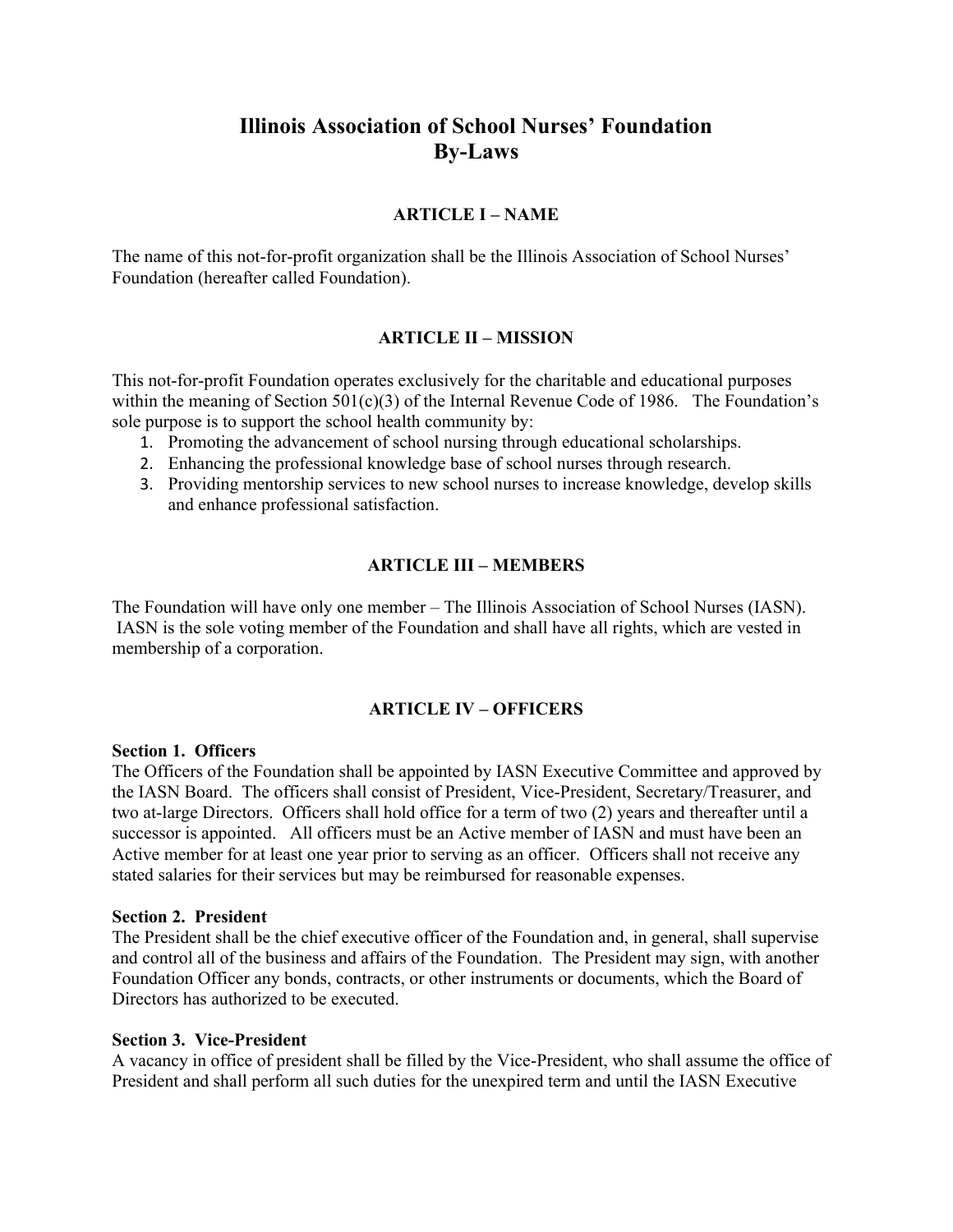Board appoints a successor to the Foundation's Presidency. The Vice-President shall serve as the coordinator of the Scholarships and Awards Program.

#### **Section 4. Secretary/Treasurer**

The Secretary/Treasurer shall keep the minutes of the all meetings; be the custodian of the Foundation's records; be responsible for all funds and securities of the Foundation; and receive and give receipts for monies due and payable to the Foundation and deposit all such monies in the name of the IASN Foundation in such banks, trust companies, or other depositories in accordance with the provisions of the Bylaws.

# **Section 5. At-Large Directors**

The two at- large Directors shall be responsible for all fundraising activities for the Foundation.

# **ARTICLE V – BOARD OF DIRECTORS**

# **Section 1. General Powers**

The Board of Directors shall have the general power to manage and control affairs of the Foundation in accordance with the Articles of Incorporation and bylaws. The Directors shall monitor and evaluate the programs designed to implement the established mission and purpose.

# **Section 2. Composition**

The Foundation's Board of Directors shall consist of five members (Three officers and 2 At-Large directors). Directors shall not receive any stated salaries for their services but may be reimbursed for reasonable expenses.

# **Section 3. Meeting and informal Action**

The Board of Directors shall meet at least annually and as often as necessary to fulfill its responsibilities. Any action may be taken without a meeting (via phone or email) of the Directors if a written consent setting forth the action so taken were signed by all of the Directors. A majority of the members of the Board of Directors shall constitute a quorum.

#### **Section 4. Term of Office**

The Board of Directors would hold office for a term of two (2) years or until a successor is appointed. There is no limit on the number of consecutive years an office may serve.

# **Section 5. Removal**

Any member of the Board of Directors may be removed upon two-thirds affirmative vote of the IASN Executive Board, whenever in its judgment the best interest of the Foundation would be served. A vacancy in any office except president may be filled by appointment of the current Foundation Board the unexpired portion of the term. A vacancy in the presidency shall be filled by the IASN Executive Board.

# **ARTICLE VI –PROGRAMS**

# **Section 1. Powers**

The IASN Foundation Board of Directors shall appoint Program Coordinators to implement Foundation Programs. Subject to the powers reserved to IASN Foundation's officers, the Program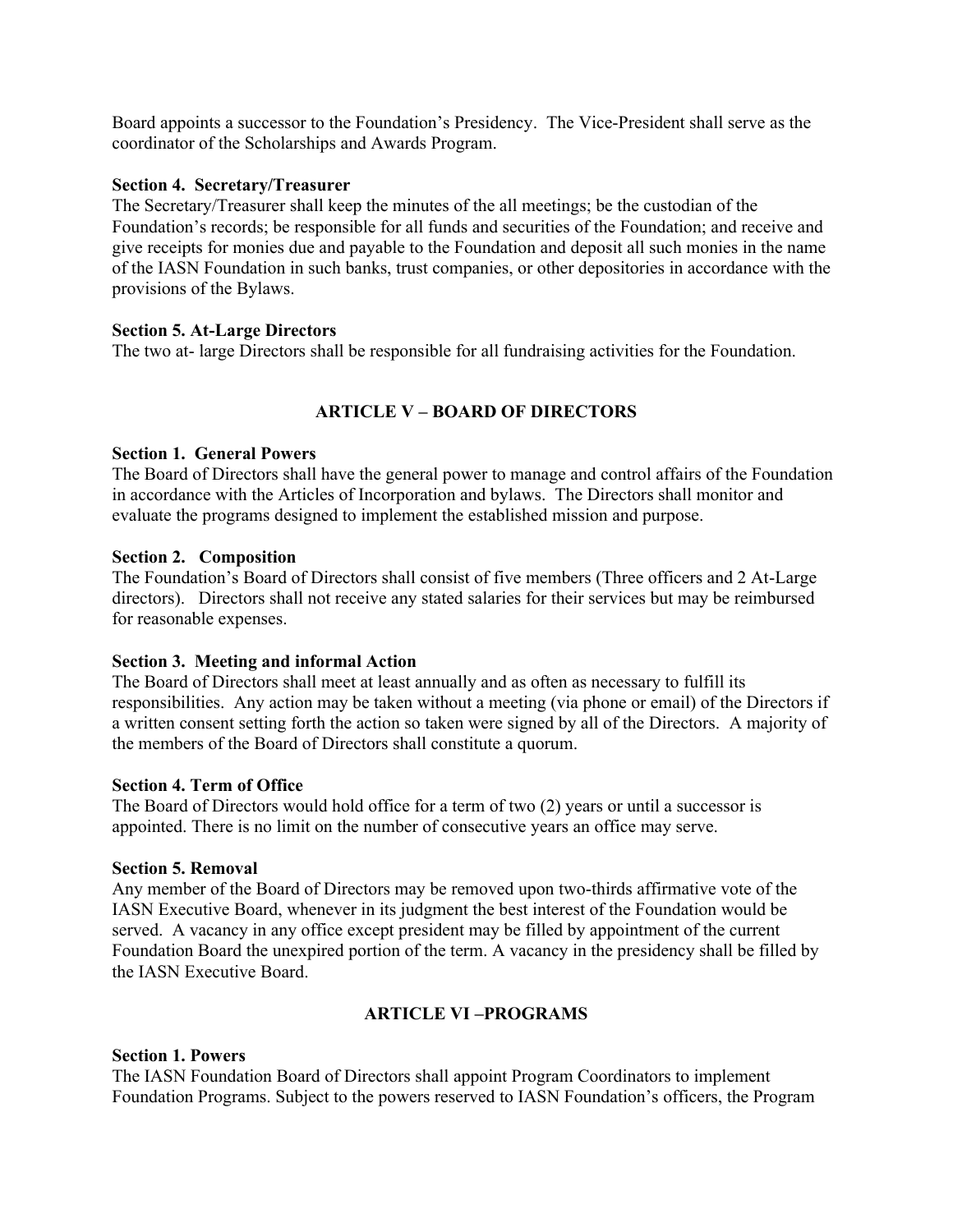Coordinators shall actively engage in fundraising, mentoring, encouraging research, promoting the mission, and ratifying criteria for and selection of award, grants and scholarship recipients.

#### **Section 2. Rules**

The Foundation Board of Directors may adopt criteria for Foundation awards consistent with the IASN's Bylaws and/or Operating Guidelines. The IASN Executive Board shall be informed of proposed changes to the Foundation bylaws.

#### **Section 3. Foundation Programs**

#### **Section 4.1 Scholarships and Awards**

This program will led by the Scholarships and Awards Coordinator. The coordinator will recruit 2-3 individuals annually to read blinded applications for the various Foundation Scholarships and Awards. These readers must be familiar with the role of a school nurse. The Foundation awards are: the Margaret Winters Memorial Scholarship, the Foundation School Nurse Certification Grants, the Foundation Achievement Awards, and the dedicated awards established and funded by former IASN Divisions. The Coordinator shall identify selection criteria, review applications, and approve the awards. Members of the Foundation Board are not eligible to receive a Foundation award. All other IASN members, including IASN Board members, are eligible for any Foundation award. No individual shall receive more than one Foundation award in one year.

#### **Section 4.2 Inquiry and Innovation (Research)**

 The coordinator will recruit 2-3 individuals annually to read blinded applications for the Lois Frels Research Award. The coordinator shall identify selection criteria, review applications and approve research awards. The Inquiry and Innovation coordinator shall solicit posters to be presented at the IASN Annual Conference and lead 2-3 individuals in selecting the poster award recipient.

#### **Section 4.3 Mentorship**

The coordinator shall recruit experienced PEL nurses to serve as mentors. The coordinator will advertise the program to IASN members. The coordinator will connect an experienced school nurse mentor with a new school nurse to increase knowledge, develop skills, and enhance performance within the profession of a school nursing. The coordinator shall evaluate the effectiveness of the program annually.

#### **Section 4.4 Fundraising**

One of the At-Large Foundation Board members shall be appointed Coordinator of Fundraising by the Foundation President. The other at-large board member will serve as an assistant fundraising coordinator. The coordinator shall plan and implement IASN Foundation fundraisers to be conducted at the IASN Annual conference and at other times throughout the year as deemed necessary to support the Foundation's programs.

#### **ARTICLE VII – OPERATIONS**

#### **Section 1. Fiscal Year**

The fiscal year of the IASN Foundation shall be from September 1 through August 31.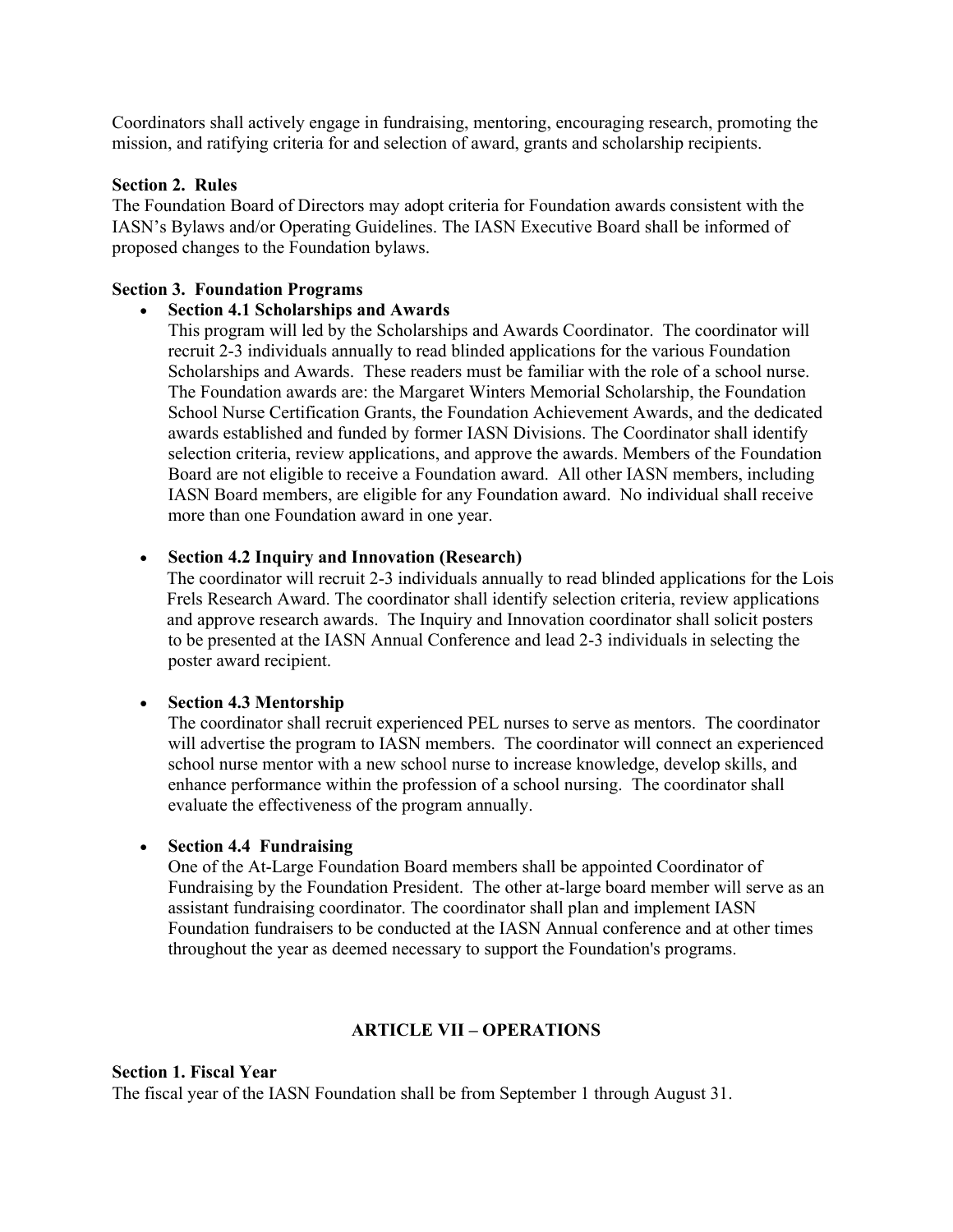#### **Section 2. Records**

The Foundation shall keep complete books and records of account, and shall keep minutes of all proceedings.

# **Section 3. Endowment**

An endowment fund shall be established and invested in such securities for the sole purpose of supporting the practice of school nursing by educational scholarships, research awards and grants, and a mentorship program. The income shall only be used for such purposes.

# **Section 4. Budget**

The budget will be developed annually by the Foundation treasurer and approved by the IASN Foundation Board of Directors. The treasurer will arrange for an audit yearly and present it to the Foundation and IASN Board of Directors.

# **Section 5. Execution of Documents**

Checks and orders for the payment of funds from this Foundation will be signed by the Treasurer after an appropriate voucher has been submitted by a committee chairperson and authorized by the Foundation's President. The Foundation's President and one additional Officer shall sign any bonds, contracts, or other instruments or documents, which the Board of Directors has authorized to be executed.

# **Section 6. Amendments**

The Bylaws may be altered, amended or repealed and new Bylaws may be adopted by three-fifth (3/5) affirmative vote of the Foundation Board of Directors. Thirty (30) days written notice of a proposed Bylaws change shall be provided to IASN President. The revised by-laws shall be submitted to the IASN Executive Board at their next board meeting.

# **ARTICLE VIII – PARLIAMENTARY AUTHORITY**

The rules contained in the current edition of *Robert's Rules of Order Newly Revised* shall govern the Illinois Association of School Nurses Foundation in all cases to which they are applicable and in which they are not inconsistent with these bylaws and any special rules of order that the Illinois Association of School Nurse Foundation may adopt.

# **ARTICLE VIII – DISSOLUTION**

The dissolution of the Foundation shall be initiated by a majority vote of the Foundation's Board of Directors. Upon the dissolution or liquidation of the Foundation and after paying or making provisions for the payment of all of the Foundation's liabilities, all funds shall be distributed to a non-for-profit corporation exempt under 501 (c)(3).

Approved by IASN 10/26/2012